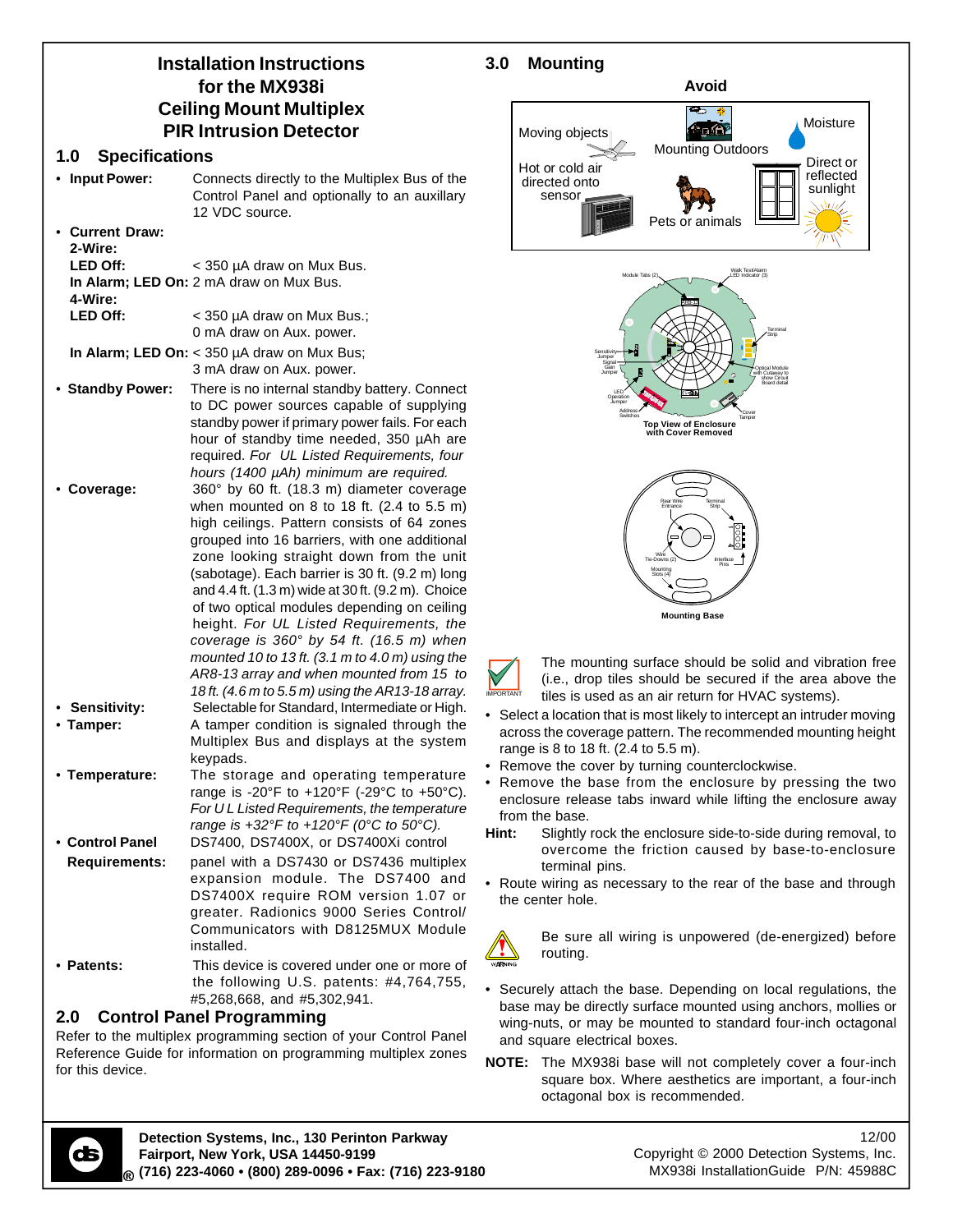- **Hint:** Mounting to removable ceiling tiles is not recommended unless a sandwich is made of the base, ceiling tile and a back plate behind the tile. Covers used for four-inch octagonal and square boxes make a suitable back plate (when used with bolts and wing nuts, as an example).
- Replace the enclosure on the base.
- Select an Optical Module (AR8-13 or AR13-18).
	- For ceilings between 8 and 13 ft. (2.4 m and 4.0 m) from the floor, use the optical module marked AR8-13. This marking can be found next to the two optical module tabs. For ceilings between 13 and 18 ft. (4.0 m and 5.5 m) high, use the optical module marked AR13-18.
	- To replace an optical module, push the optical module tabs toward the center until the module snaps free of the circuit board. Holding the new module by the tabs, snap the new module into place.



Avoid fingerprints on the mirrored surfaces. If the mirrored surfaces become soiled or otherwise marked, they can be cleaned using a **soft, clean cloth and any commonly available mild window cleaner.**

#### **4.0 Wiring**



Only apply power after all connections have been made and inspected. MUX BUS AUX POWER

• Connect wiring as shown.



## **NOTE:** Do not coil excess wiring inside unit.

• Seal the Wire Entrance using the foam plug provided.

#### **Terminal Descriptions**

- **1 (B+) and 2 (B-):** Connect to the Multiplex Bus of the control panel. Use no smaller than #22 AWG (0.8 mm) wire between the detector and the control panel.
- **3 (+) and 4 (-):** Connect to the AUX Power of the control panel. This connection is only required if LED operation (other than during the walk test) is required. Use no smaller than #22 AWG (0.8 mm) wire between the detector and the control panel.

# **5.0 Configuration Jumpers**

Configure the detector using the appropriate Configuration Jumper settings (refer to the following diagram for jumper locations).



#### **5.1 LED Operation Jumper**

- **ON**: Allows the LED to operate when activated by alarm.
	- **OFF:** The LED will not operate on alarm.



**If the detector is powered by the MUX Bus only,** On **the LED is for Walk Test purposes only.** Disable the LED when Walk Testing is complete. To disable the LED, place the jumper in the OFF position. **If the detector has AUX Power supplied**, the LED operation may be left ON during normal use.

## **5.2 Sensitivity Mode**

**• Standard Sensitivity**: Recommended setting for Standard maximum false alarm immunity. Tolerates environment extremes on this setting, but requires the largest amount of intruder motion to achieve an alarm.



**• Intermediate Sensitivity**: Recommended setting for <sub>Intermediate</sub> any location where an intruder is expected to cover only a small portion of the protected area. Tolerates normal environments on this setting. This setting will improve your intruder catch performance.



**• High Sensitivity**: Fast response to intruder signals. For High  $\boxed{8}$ I H use in quiet environments where thermal and illumination transients are not anticipated.

#### **5.3 Signal Gain**

- **NOTE:** The MX938i permits selection of the signal gain depending upon the environment to be protected. The gain select jumper is located under the optical module.
- **High Gain**: Recommended for large coverage High Gain applications up to 60 ft. (18.3 m) in diameter. The MX938i HI  $\mathbf{S}$ is shipped in this setting. If the gain jumper is missing, LO it will default to high gain.
- **Low Gain**: Recommended for applications where the Low Gain area to be covered is 40 ft. (12.2 m) or less in diameter and for applications where the High Gain setting may be too sensitive for environmental extremes. ні $\overline{\Omega}$ LO<sub>8</sub>

**NOTE:** Setting the MX938i for the LOW Signal Gain setting reduces the Coverage area to 40 ft. (12.2 m) in diameter.

#### **6.0 Address Switch Settings**

• Set the address switch settings (see page 3) before connecting the MX938i to the multiplex bus.



No two devices may be set to the same address. Having two or more units set to the same address may prevent fault detection or cause multiplex bus failure.



• You can find the Address Switch Settings using the chart on page 3, or by calculating the decimal number of the address.





ON OFF

Off ON OFF

 $\overline{\mathbf{S}}$ 

Zone (Point) Addresses 001 through 008 are reserved for "on board" points on the DS7400(Xi) Series control panels. **Do not set any multiplex devices for Addresses 001- 008 when using a DS7400(Xi) Series control panel.**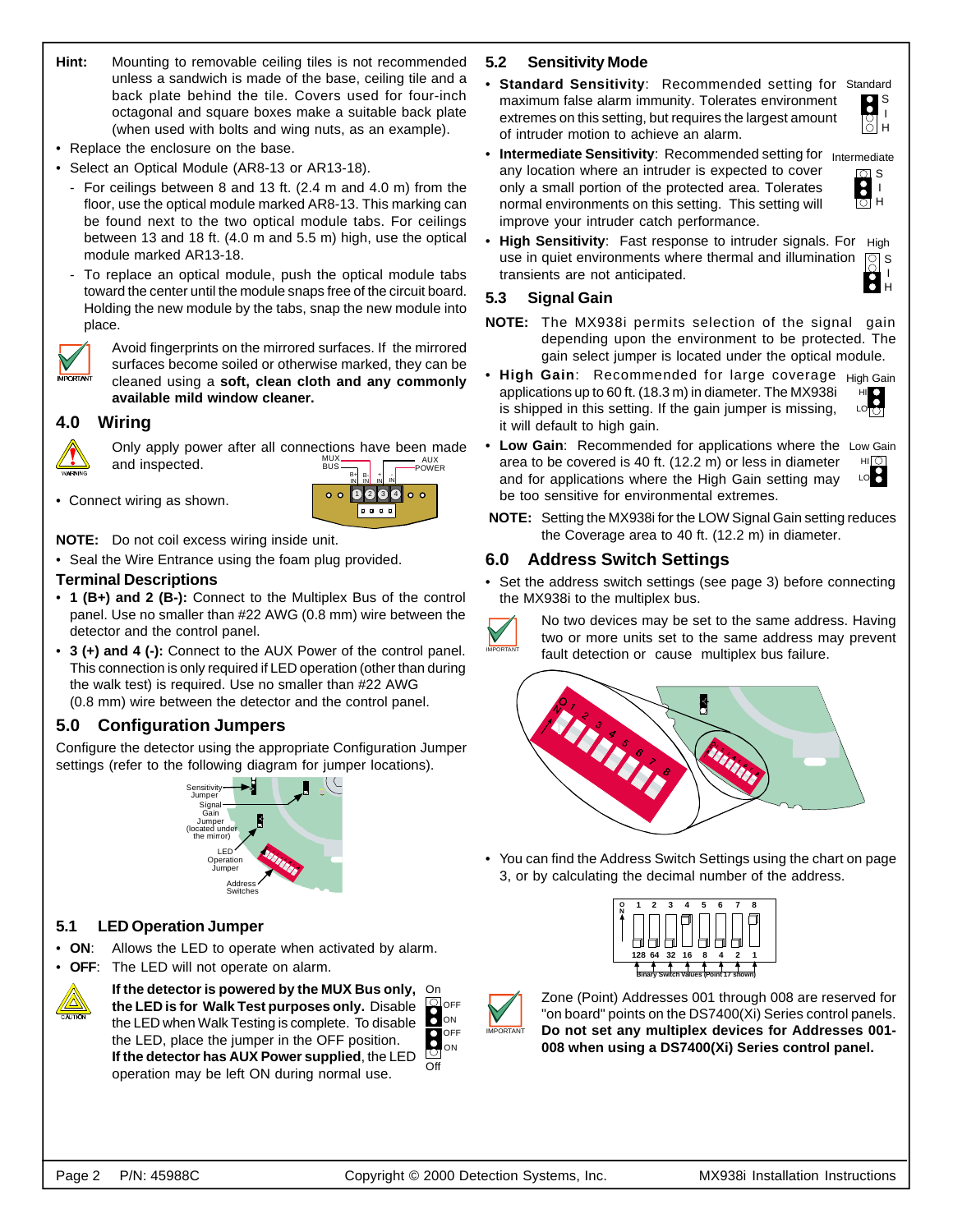|                | $\bullet$ = SWITCH ON<br>(CLOSED)<br><b>ZONE</b>                                      |                                                                        | = SWITCH ON<br>(CLOSED)<br><b>ZONE</b> |                                                          |                                                          |                         | $=$ SWITCH ON<br>(CLOSED)<br><b>ZONE</b>                                                        |                                                             |                | $=$ SWITCH ON<br>(CLOSED)<br><b>ZONE</b>                        |                                                                         |  |
|----------------|---------------------------------------------------------------------------------------|------------------------------------------------------------------------|----------------------------------------|----------------------------------------------------------|----------------------------------------------------------|-------------------------|-------------------------------------------------------------------------------------------------|-------------------------------------------------------------|----------------|-----------------------------------------------------------------|-------------------------------------------------------------------------|--|
| (POINT)        | <b>SWITCH NUMBER</b>                                                                  |                                                                        | (POINT)                                |                                                          | <b>SWITCH NUMBER</b>                                     | (POINT)                 | <b>SWITCH NUMBER</b>                                                                            |                                                             | (POINT)        |                                                                 | <b>SWITCH NUMBER</b>                                                    |  |
| <b>ADDRESS</b> |                                                                                       |                                                                        | <b>ADDRESS</b>                         |                                                          |                                                          | <b>ADDRESS</b>          |                                                                                                 |                                                             | <b>ADDRESS</b> |                                                                 |                                                                         |  |
|                | $\overline{5}$<br>$\overline{c}$<br>$\mathbf{3}$<br>4                                 | 6<br>$\mathbf{8}$<br>7                                                 |                                        | $\overline{2}$<br>3<br>$\overline{4}$<br>1               | $\overline{5}$<br>6<br>$\overline{7}$                    | 8                       | $\overline{2}$<br>$\mathbf{3}$<br>$\overline{4}$<br>1                                           | 5<br>$6 \mid 7$<br>8                                        |                | $\overline{2}$<br>3<br>$\overline{4}$<br>1                      | $\overline{5}$<br>l6<br>7<br>8                                          |  |
| 001            |                                                                                       |                                                                        | 065                                    | 0                                                        |                                                          | 129                     | Ο.                                                                                              |                                                             | 193            |                                                                 |                                                                         |  |
| 002            |                                                                                       |                                                                        | 066                                    | $\bullet$<br>$\bullet$                                   |                                                          | 130                     | u<br>0                                                                                          |                                                             | 194            | ● ●                                                             | e I O                                                                   |  |
| 003<br>004     |                                                                                       |                                                                        | 067<br>068                             | $\bullet$                                                |                                                          | 131<br>132              | €                                                                                               |                                                             | 195<br>196     |                                                                 |                                                                         |  |
| 005            |                                                                                       |                                                                        | 069                                    | 0                                                        | ●                                                        | 133                     | ●                                                                                               |                                                             | 197            | $\bullet\bullet$                                                |                                                                         |  |
| 006            |                                                                                       |                                                                        | 070                                    | $\bullet$                                                | . .                                                      | 134                     | ●                                                                                               | 81 O                                                        | 198            | $\bullet\bullet$                                                | ●                                                                       |  |
| 007            |                                                                                       | $\bullet\bullet\bullet$                                                | 071                                    | $\bullet$                                                | 0 IO IO                                                  | 135                     | ●                                                                                               | eio                                                         | 199            | $\bullet\bullet$                                                | $\bullet$ $\bullet$ $\bullet$<br>$\bullet$                              |  |
| 008            |                                                                                       |                                                                        | 072                                    |                                                          |                                                          | 136                     | ●                                                                                               | $\bullet$                                                   | 200            | $\bullet$                                                       |                                                                         |  |
| 009            |                                                                                       |                                                                        | 073<br>074                             | $\bullet$<br>$\bullet$                                   |                                                          | 137                     | C                                                                                               | O<br>O                                                      | 201            | 0<br>●<br>0 0                                                   | C                                                                       |  |
| 010<br>011     | c                                                                                     | $\bullet$ 12                                                           | 075                                    | ●                                                        | ●<br>●                                                   | 138<br>139              | O<br>●                                                                                          | ●                                                           | 202<br>203     | $\bullet\bullet$                                                | ю<br>$\bullet$<br>$\bullet$                                             |  |
| 012            |                                                                                       |                                                                        | 076                                    | $\bullet$                                                |                                                          | 140                     | C                                                                                               | ●                                                           | 204            | $\bullet\bullet$                                                |                                                                         |  |
| 013            |                                                                                       |                                                                        | 077                                    | $\bullet$                                                |                                                          | 141                     | c                                                                                               |                                                             | 205            | ●।●                                                             |                                                                         |  |
| 014            | O                                                                                     | $\bullet$<br>$\bullet$                                                 | 078                                    | 0                                                        | $\bullet$<br>$\bullet\bullet$                            | 142                     |                                                                                                 | $\bullet\bullet\bullet$                                     | 206            | $\bullet\bullet$                                                | ● ● ● ●                                                                 |  |
| 015            |                                                                                       | ●<br>$\bullet$                                                         | 079                                    | 0                                                        | 00<br>9                                                  | 143                     | Œ                                                                                               | $\bullet$<br>IOIO                                           | 207            | $\bullet$<br>●                                                  | .                                                                       |  |
| 016            |                                                                                       |                                                                        | 080                                    | G                                                        |                                                          | 144                     | o                                                                                               |                                                             | 208            | $\bullet\bullet$<br>ч.                                          |                                                                         |  |
| 017            | $\bullet$                                                                             |                                                                        | 081                                    | $\bullet$<br>0<br>0<br>0                                 |                                                          | 145                     | 0<br>D<br>c                                                                                     |                                                             | 209            | $\bullet$<br>$\bullet$<br>$\bullet$<br>●●                       | œ                                                                       |  |
| 018<br>019     | $\blacksquare$                                                                        | 0 I Q                                                                  | 082<br>083                             | 0<br>0                                                   | $\bullet$ IC                                             | 146<br>147              | c                                                                                               |                                                             | 210<br>211     | C<br>$\bullet\bullet$                                           | $\bullet$ io                                                            |  |
| 020            |                                                                                       |                                                                        | 084                                    | $\bullet$<br>$\bullet$                                   |                                                          | 148                     | D<br>c                                                                                          |                                                             | 212            | $\bullet$<br>$\bullet$<br>$\bullet$                             | c                                                                       |  |
| 021            |                                                                                       | 0                                                                      | 085                                    | $\bullet$                                                |                                                          | 149                     | c                                                                                               |                                                             | 213            | $\bullet\bullet$<br>0                                           | $\bullet$                                                               |  |
| 022            |                                                                                       | ●<br>$\bullet$                                                         | 086                                    | c                                                        | $\bullet\bullet$                                         | 150                     | ●                                                                                               | ● 1 ●                                                       | 214            | $\bullet\bullet$<br>0                                           | $\bullet$<br>$\bullet$                                                  |  |
| 023            |                                                                                       | $\bullet\bullet\bullet$                                                | 087                                    | 0<br>●                                                   | e le la                                                  | 151                     | c<br>D                                                                                          | $\bullet\bullet$                                            | 215            | $\bullet\bullet$<br>$\bullet$                                   | $\bullet$<br>$\bullet$<br>O                                             |  |
| 024<br>025     | $\bullet$<br>$\bullet$ IO                                                             |                                                                        | 088<br>089                             | 0<br>O                                                   | $\bullet$ 10<br>● 10                                     | 152<br>153              | DIO<br>c<br>DIO<br>0                                                                            |                                                             | 216<br>217     | ●●<br>$\bullet\bullet$                                          | $\bullet\bullet$<br>$\bullet\bullet$                                    |  |
| 026            | $\bullet$                                                                             |                                                                        | 090                                    | $\bullet$                                                | e<br>●                                                   | 154                     | ele<br>C                                                                                        |                                                             | 218            | $\bullet\bullet$<br>$\bullet$                                   | lo                                                                      |  |
| 027            | $\bullet$                                                                             | $\bullet$ IC                                                           | 091                                    | 0                                                        | eic<br>IO                                                | 155                     | DIO<br>v                                                                                        | ●                                                           | 219            | ●●                                                              | $\bullet\bullet$<br>$\bullet$ i $\bullet$                               |  |
| 028            | 810 I O                                                                               |                                                                        | 092                                    | 0                                                        | 10 I O                                                   | 156                     | ●                                                                                               | eleie                                                       | 220            | $\bullet\bullet$                                                | $\bullet\bullet\bullet$                                                 |  |
| 029            |                                                                                       | $\bullet$ io                                                           | 093                                    | 0                                                        | 0   0   0                                                | 157                     | DIO<br>c                                                                                        | IO                                                          | 221            | $\bullet$<br>$\bullet$                                          | $\bullet\bullet\bullet$                                                 |  |
| 030            |                                                                                       | IO IO IO IO                                                            | 094                                    |                                                          | 0   0   0   0                                            | 158                     | ●                                                                                               | OIOIOIO                                                     | 222            | ●●                                                              | elelele                                                                 |  |
| 031            | $\bullet$<br>●                                                                        | e le le le                                                             | 095                                    | $\bullet$<br>$\bullet\bullet$                            | 0   0   0   0   0                                        | 159                     | C<br>●<br>O                                                                                     | eleiele                                                     | 223            | $\bullet$<br>$\bullet$<br>$\bullet\bullet\bullet$               | $\bullet\bullet\bullet\bullet$<br>$\bullet$<br>O                        |  |
| 032<br>033     | 0                                                                                     |                                                                        | 096<br>097                             | $\bullet$ 10                                             |                                                          | 160<br>161              | ●<br>●                                                                                          |                                                             | 224<br>225     | .                                                               |                                                                         |  |
| 034            | $\bullet$                                                                             |                                                                        | 098                                    | $\bullet$<br>lO                                          |                                                          | 162                     | 0<br>e                                                                                          |                                                             | 226            | IO<br>$\bullet$                                                 | Œ                                                                       |  |
| 035            | 0                                                                                     | DIO                                                                    | 099                                    | 0<br>ю                                                   | $\bullet$                                                | 163                     | O<br>●                                                                                          |                                                             | 227            | $\bullet\bullet\bullet$                                         | ele                                                                     |  |
| 036            | c                                                                                     |                                                                        | 100                                    | $\bullet$<br>Ю                                           |                                                          | 164                     | ●<br>c                                                                                          |                                                             | 228            | IO<br>$\bullet$<br>●                                            | $\bullet$                                                               |  |
| 037            | C                                                                                     |                                                                        | 101                                    | 0<br>●                                                   |                                                          | 165                     | O<br>Œ                                                                                          |                                                             | 229            | $\bullet$<br>0                                                  |                                                                         |  |
| 038<br>039     | C<br>$\bullet$                                                                        | o<br>$\bullet$<br>●                                                    | 102<br>103                             | K.<br>$\bullet$<br>O                                     | $\bullet$                                                | 166<br>167              | v                                                                                               |                                                             | 230<br>231     |                                                                 | v<br>$\bullet$                                                          |  |
| 040            | $\bullet$<br>●                                                                        |                                                                        | 104                                    | $\bullet\bullet$                                         | $\bullet$                                                | 168                     | $\bullet$<br>●                                                                                  | $\bullet$                                                   | 232            | $\bullet\bullet\bullet$                                         | $\bullet$                                                               |  |
| 041            | $\bullet$<br>$\bullet$                                                                | $\bullet$                                                              | 105                                    | $\bullet\bullet$                                         | $\bullet$                                                | $\bullet$<br>169        | $\bullet$<br>$\bullet$                                                                          | $\bullet$                                                   | 233            | $\overline{\bullet}\overline{\bullet}\bullet$                   | $\bullet$<br>$\bullet$                                                  |  |
| 042            | $\bullet$<br>$\bullet$                                                                | ●                                                                      | 106                                    | $\bullet\bullet$                                         | $\bullet$<br>$\bullet$                                   | 170                     | ●<br>$\bullet$                                                                                  | $\bullet$<br>●                                              | 234            | $\bullet\bullet\bullet$                                         | $\bullet$<br>$\bullet$                                                  |  |
| 043            | $\bullet$<br>$\bullet$                                                                | $\bullet\bullet$                                                       | 107                                    | $\overline{\bullet}$                                     | $\overline{\bullet}\overline{\bullet}$<br>$\bullet$      | 171                     | ●<br>●                                                                                          | $\bullet$<br>$\bullet\bullet$                               | 235            | $\overline{\bullet}\overline{\bullet}$                          | $\bullet\bullet$<br>$\bullet$                                           |  |
| 044            | $\bullet$                                                                             | $\bullet\bullet$                                                       | 108                                    | $\bullet\bullet$                                         | $\bullet\bullet$                                         | 172                     | ●<br>●                                                                                          | $\bullet$ $\bullet$ $\bullet$                               | 236            | $\bullet   \bullet   \overline{\bullet}$                        | $\bullet\bullet$                                                        |  |
| 045<br>046     | $\bullet$<br>$\bullet$                                                                | $\bullet\bullet$<br>lO<br>$\overline{\bullet}\vert\bullet\vert\bullet$ | 109<br>110                             | $\bullet\bullet$<br>$\bullet\bullet$                     | $\bullet\bullet$<br>$\bullet\bullet\bullet$              | $\bullet$<br>173<br>174 | $\bullet$<br>$\bullet$<br>$\bullet$<br>$\bullet$                                                | $\bullet$<br>0<br>$\boxed{\bullet   \bullet   \bullet}$     | 237<br>238     | $\bullet\bullet\bullet$<br>$\frac{\bullet}{\bullet}$            | $\overline{\bullet}\overline{\bullet}$<br>lo<br>$\bullet\bullet\bullet$ |  |
| 047            | $\bullet$                                                                             | $\bullet\bullet\bullet\bullet$                                         | 111                                    | $\overline{\bullet}\overline{\bullet}$                   | $\boxed{\bullet   \bullet   \bullet   \bullet}$          | 175                     | $\bullet$<br>●                                                                                  | $\left \bullet\right \bullet\left \bullet\right $           | 239            | $\frac{\bullet}{\bullet}$                                       | $\left \bullet\right \bullet\left \bullet\right $                       |  |
| 048            | $\overline{\bullet}\bullet$                                                           |                                                                        | 112                                    | $\overline{\bullet}\overline{\bullet}\overline{\bullet}$ |                                                          | 176                     | $\bullet\bullet$<br>●                                                                           |                                                             | 240            | $\bullet\bullet\bullet\bullet$                                  |                                                                         |  |
| 049            | $\bullet\bullet$                                                                      | lo                                                                     | 113                                    | $\bullet\bullet\bullet$                                  |                                                          | 177                     | $\overline{\bullet\bullet}$<br>$\bullet$                                                        | 0                                                           | 241            | $\bullet\bullet\bullet\bullet$                                  | $\bullet$                                                               |  |
| 050            | $\bullet\bullet$                                                                      | $\bullet$                                                              | 114                                    | $\bullet\overline{\bullet\bullet}$                       | $\bullet$                                                | 178                     | $\bullet$ $\bullet$ $\bullet$<br>●                                                              | ●                                                           | 242            | $\bullet\bullet\bullet\bullet$                                  | $\bullet$                                                               |  |
| 051            | $\overline{\bullet}\overline{\bullet}$                                                | $  \bullet   \bullet$                                                  | 115                                    | $\overline{\bullet}\overline{\bullet}\overline{\bullet}$ | IOIO                                                     | 179                     | $\bullet\bullet$<br>●<br>$  \bullet   \bullet  $                                                | $\bullet\bullet$<br>$\bullet$                               | 243            | $\bullet\bullet\bullet\bullet$<br>$\bullet$ $\bullet$ $\bullet$ | $  \bullet   \bullet$                                                   |  |
| 052<br>053     | $\bullet\bullet$<br>$\bullet\bullet$                                                  | $\bullet$<br>$\bullet$<br>lo                                           | 116<br>117                             | $\frac{\bullet}{\bullet}$<br>$\bullet\bullet\bullet$     | $\bullet$<br>$\bullet$                                   | 180<br>$\bullet$<br>181 | ●<br>$\bullet$ $\bullet$<br>$\bullet$                                                           | $\bullet$<br>$\bullet$                                      | 244<br>245     | $\bullet\bullet\bullet\bullet$                                  | $\bullet$<br>$\overline{\bullet}$<br>lo                                 |  |
| 054            | $\overline{\bullet}\overline{\bullet}$                                                | $\bullet\bullet$                                                       | 118                                    | $\bullet\bullet\bullet$                                  | $\bullet$                                                | 182                     | $\overline{\bullet  \bullet  }$<br>$\bullet$                                                    | $\bullet \bullet$                                           | 246            | $\bullet \bullet \bullet \bullet$                               | $\bullet\bullet$                                                        |  |
| 055            | ● ●                                                                                   | $\overline{\bullet}\overline{\bullet}\overline{\bullet}$               | 119                                    | $\bullet\bullet\bullet$                                  | $\bullet\bullet\bullet$                                  | 183                     | $  \bullet   \bullet  $<br>●                                                                    | $\bullet$ $\bullet$ $\bullet$                               | 247            | $\bullet \bullet \bullet \bullet$                               | IO 10 10                                                                |  |
| 056            | $\bullet\bullet\bullet$                                                               |                                                                        | 120                                    | $\bullet\bullet\bullet\bullet$                           |                                                          | 184                     | $\bullet$<br>$\bullet\bullet\bullet$                                                            |                                                             | 248            | $\bullet\bullet\bullet\bullet\bullet$                           |                                                                         |  |
| 057            | $\bullet\bullet\bullet$                                                               | $\bullet$                                                              | 121                                    | $\bullet\bullet\bullet\bullet$                           |                                                          | 185                     | $\bullet\bullet\bullet$<br>$\bullet$                                                            | $\bullet$                                                   | 249            | $\bullet\bullet\bullet\bullet\bullet$                           | $\bullet$                                                               |  |
| 058            | $\overline{\bullet}$                                                                  | $\bullet$                                                              | 122                                    | $\bullet\bullet\bullet\bullet$                           | $\bullet$                                                | 186                     | $\bullet\bullet\bullet$<br>$\bullet$                                                            | $\bullet$                                                   | 250            | $\bullet\bullet\bullet\bullet\bullet$                           | $\bullet$                                                               |  |
| 059<br>060     | $\overline{\bullet}\overline{\bullet}$<br>$\bullet$<br>$\bullet\bullet\bullet\bullet$ | $\overline{\bullet}\overline{\bullet}$                                 | 123<br>124                             | $\bullet\bullet\bullet\bullet$<br>$\bullet\bullet$       | $  \bullet   \bullet$<br>$  \bullet   \bullet   \bullet$ | 187<br>188              | $\bullet\bullet\bullet$<br>$\bullet$<br>$\boxed{\bullet   \bullet   \bullet   \bullet   }$<br>● | $\bullet\bullet$                                            | 251<br>252     | $\bullet\bullet\bullet\bullet$<br>$\bullet$<br>OOOOOOO          | $\overline{\bullet}\overline{\bullet}$                                  |  |
| 061            | $\bullet$ $\bullet$ $\bullet$                                                         | $\bullet$                                                              | 125                                    |                                                          |                                                          | $\bullet$<br>189        | $\left \bullet\right \bullet\left \bullet\right $<br>●                                          |                                                             | 253            | $\bullet\bullet\bullet\bullet\bullet\bullet$                    | $\bullet$                                                               |  |
| 062            | $\begin{array}{ c c c }\hline \bullet & \bullet & \bullet\end{array}$                 |                                                                        | 126                                    |                                                          |                                                          | 190                     | $\bullet$<br>●                                                                                  | $  \bullet   \bullet   \bullet   \bullet  $                 | 254            | $\bullet$                                                       |                                                                         |  |
| 063            |                                                                                       | $\bullet\bullet\bullet\bullet\bullet\bullet$                           | 127                                    |                                                          |                                                          | 191                     | $\bullet$                                                                                       | $\bullet$ $\bullet$ $\bullet$ $\bullet$ $\bullet$ $\bullet$ | 255            |                                                                 | $\bullet \bullet \bullet \bullet \bullet \bullet \bullet \bullet $      |  |
| 064            | $\bullet$                                                                             |                                                                        | 128                                    | $\bullet$                                                |                                                          | 192                     | $\bullet$<br>$\bullet$                                                                          |                                                             |                |                                                                 |                                                                         |  |
|                |                                                                                       |                                                                        |                                        |                                                          |                                                          |                         |                                                                                                 |                                                             |                |                                                                 |                                                                         |  |

MX938i Installation Instructions Copyright © 2000 Detection Systems, Inc. P/N: 45988C Page 3